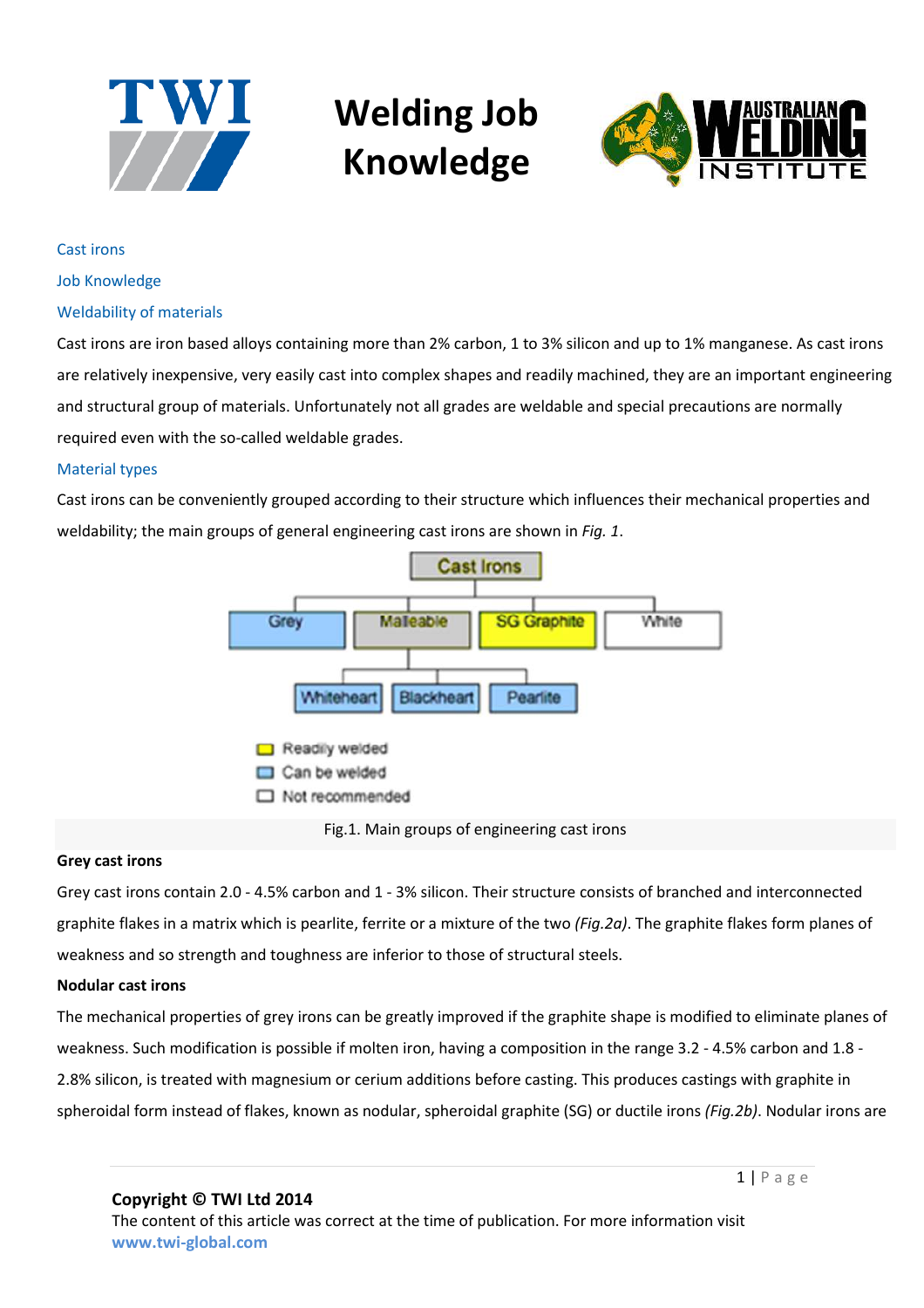



available with pearlite, ferrite or pearlite-ferrite matrices which offer a combination of greater ductility and higher tensile strength than grey cast irons.



Fig.2. Microstructures of a) grey cast iron and



b) spheroidal graphite cast iron

## **White cast irons**

By reducing the carbon and silicon content and cooling rapidly, much of the carbon is retained in the form of iron carbide without graphite flakes. However, iron carbide, or cementite, is extremely hard and brittle and these castings are used where high hardness and wear resistance is needed.

## **Malleable irons**

These are produced by heat treatment of closely controlled compositions of white irons which are decomposed to give carbon aggregates dispersed in a ferrite or pearlitic matrix. As the compact shape of the carbon does not reduce the matrix ductility to the same extent as graphite flakes, a useful level of ductility is obtained. Malleable iron may be divided into classes. Whiteheart, Blackheart and Pearlitic irons.

#### **Whiteheart malleable irons**

Whiteheart malleable castings are produced from high carbon white cast irons annealed in a decarburising medium. Carbon is removed at the casting surface, the loss being only compensated by the diffusion of carbon from the interior. Whiteheart castings are inhomogenous with a decarburised surface skin and a higher carbon core.

#### **Blackheart malleable irons**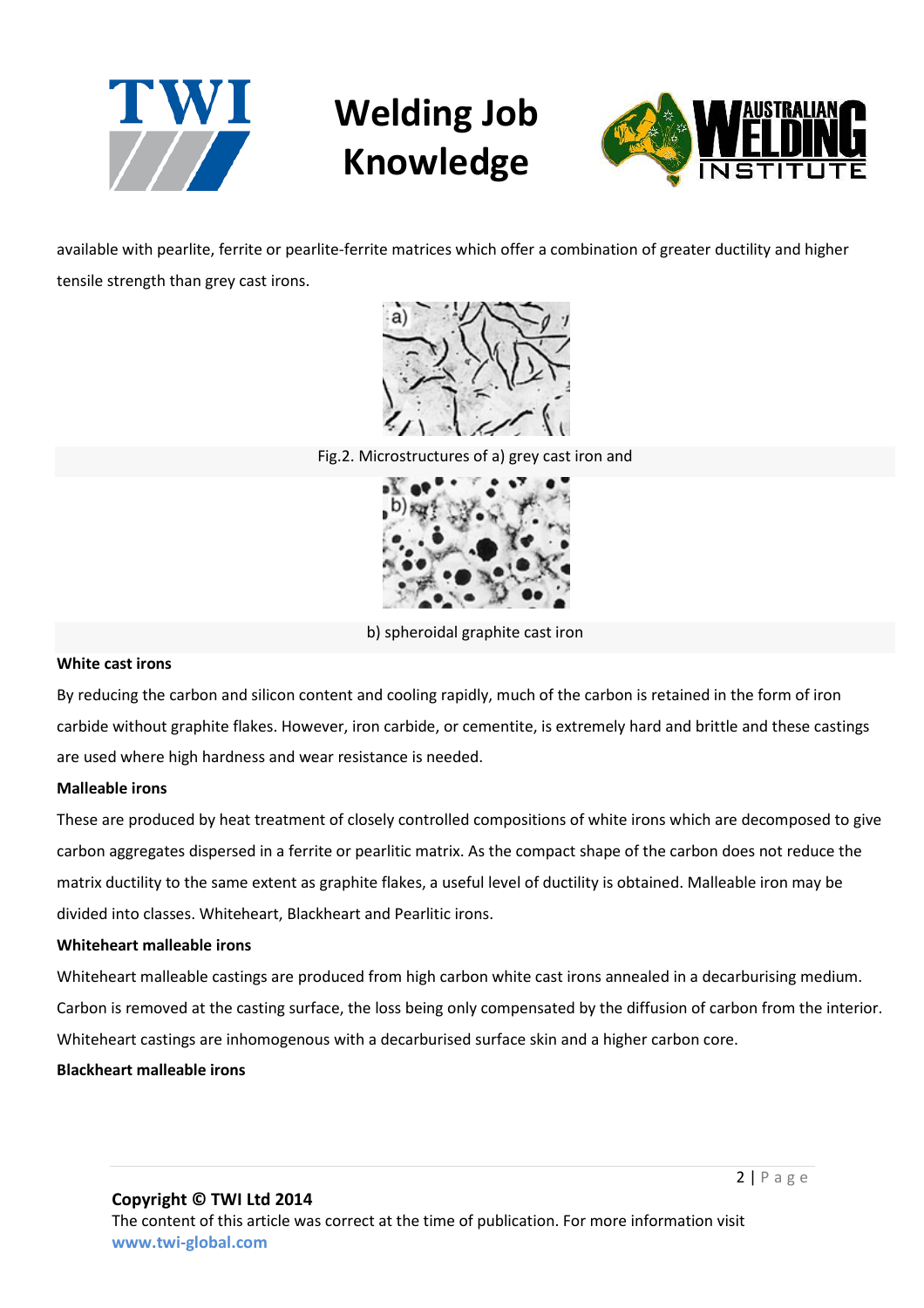



Blackheart malleable irons are produced by annealing low carbon (2.2 - 2.9%) white iron castings without decarburisation. The resulting structure, of carbon in a ferrite matrix, is homogenous with better mechanical properties than those of whiteheart irons.

### **Pearlitic malleable irons**

These have a pearlitic rather than ferritic matrix which gives them higher strength but lower ductility than ferritic, blackheart irons.

### **Weldability**

This depends on microstructure and mechanical properties. For example, grey cast iron is inherently brittle and often cannot withstand stresses set up by a cooling weld. As the lack of ductility is caused by the coarse graphite flakes, the graphite clusters in malleable irons, and the nodular graphite in SG irons, give significantly higher ductility which improves the weldability.

The weldability may be lessened by the formation of hard and brittle microstructures in the heat affected zone (HAZ), consisting of iron carbides and martensite. As nodular and malleable irons are less likely to form martensite, they are more readily weldable, particularly if the ferrite content is high.

White cast iron which is very hard and contains iron carbides, is normally considered to be unweldable.

#### Welding process

Braze welding is frequently employed to avoid cracking. Braze welding is often called 'Bronze welding' in the UK. Bronze welding is a varient of braze welding employing copper-base fillers, it is regulated by BS 1724:1990. (This standard has been withdrawn, but no direct replacement has been identified.) As oxides and other impurities are not removed by melting, and mechanical cleaning will tend to smear the graphite across the surface, surfaces must be thoroughly cleaned, for example, by means of a salt bath.

In fusion welding, the oxy-acetylene, MMA, MIG/FCA welding processes can all be used. In general, low heat inputs conditions, extensive preheating and slow cooling are normally a pre-requisite to avoid HAZ cracking.

**Oxy-acetylene** because of the relatively low temperature heat source, oxy-acetylene welding will require a higher preheat than MMA. Penetration and dilution is low but the wide HAZ and slow cooling will produce a soft microstructure. Powder welding in which filler powder is fed from a small hopper mounted on the oxy-acetylene torch, is a very low heat input process and often used for buttering the surfaces before welding.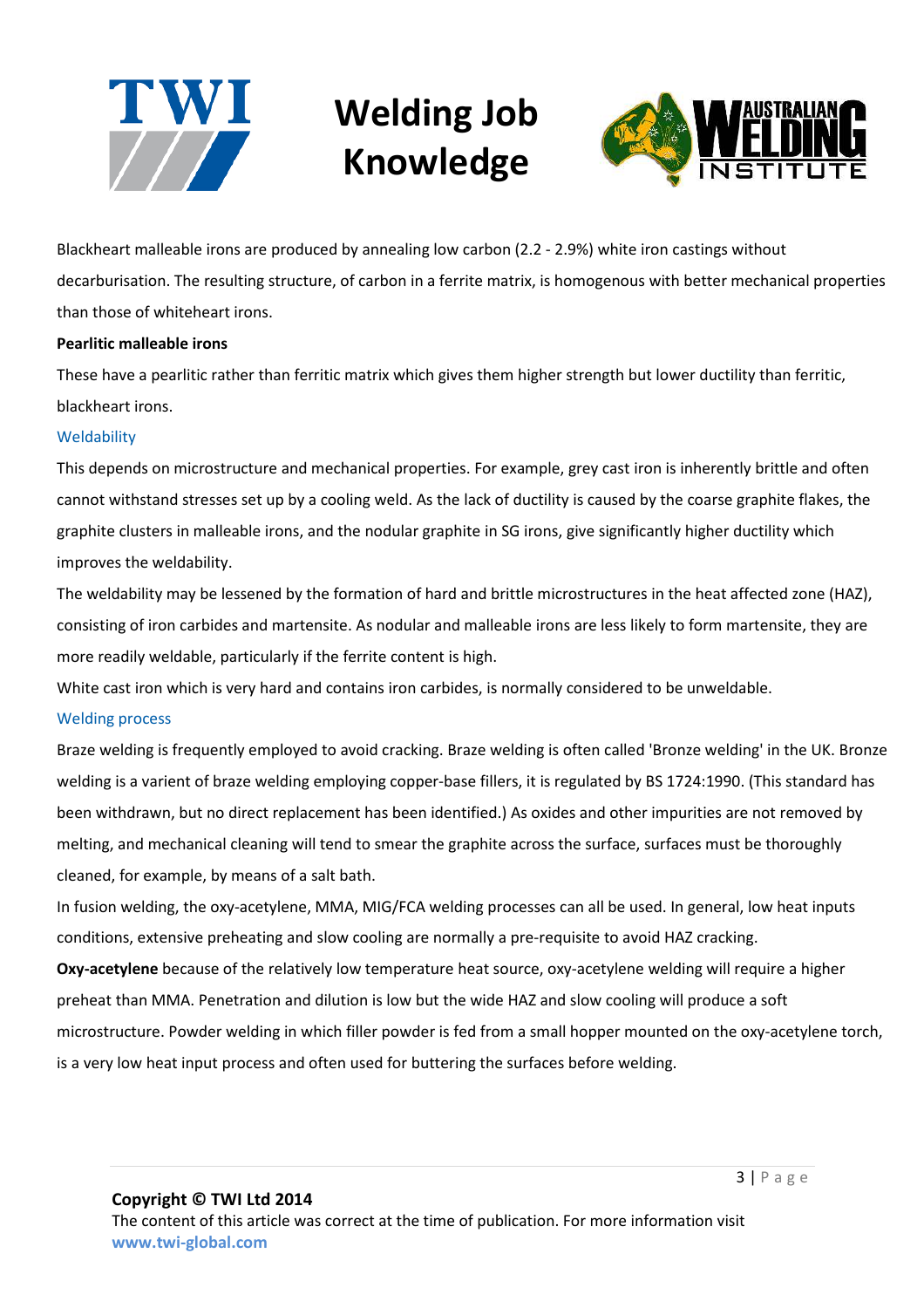



**MMA** widely used in the fabrication and repair of cast iron because the intense, high temperature arc enables higher welding speeds and lower preheat levels. The disadvantage of MMA is the greater weld pool penetration and parent metal dilution but using electrode negative polarity will help to reduce the HAZ.

**MIG and FCA** MIG (dip transfer) and especially the FCA processes can be used to achieve high deposition rates whilst limiting the amount of weld penetration.

## Filler alloys

In oxy-acetylene welding, the consumable normally has slightly higher carbon and silicon content to give a weld with matching mechanical properties. The most common MMA filler rods are nickel, nickel - iron and nickel - copper alloys which can accommodate the high carbon dilution from the parent metal and produces a ductile machinable weld deposit.

In MIG welding, the electrode wires are usually nickel or Monel but copper alloys may be used. Flux cored wires, nickeliron and nickel-iron-manganese wires, are also available for welding cast irons. Powders are based on nickel with additions of iron, chromium and cobalt to give a range of hardnesses.

#### Weld imperfections

The potential problem of high carbon weld metal deposits is avoided by using a nickel or nickel alloy consumable which produces finely divided graphite, lower porosity and a readily machinable deposit. However, nickel deposits which are high in sulphur and phosphorus from parent metal dilution, may result in solidification cracking.

The formation of hard and brittle HAZ structures make cast irons particularly prone to HAZ cracking during post-weld cooling. HAZ cracking risk is reduced by preheating and slow post-weld cooling. As preheating will slow the cooling rate both in weld deposit and HAZ, martensitic formation is suppressed and the HAZ hardness is somewhat reduced. Preheating can also dissipate shrinkage stresses and reduce distortion, lessening the likelihood of weld cracking and HAZ.

## **Table 1: Typical preheat levels for welding cast irons**

| Cast iron type       | Preheat temperature degrees C |            |              |             |  |
|----------------------|-------------------------------|------------|--------------|-------------|--|
|                      | <b>MMA</b>                    | <b>MIG</b> | Gas (fusion) | Gas (powder |  |
| flake                |                               |            |              |             |  |
| hodular              |                               |            |              |             |  |
| whiteheart malleable |                               |            |              |             |  |

#### **Copyright © TWI Ltd 2014**

The content of this article was correct at the time of publication. For more information visit **www.twi-global.com**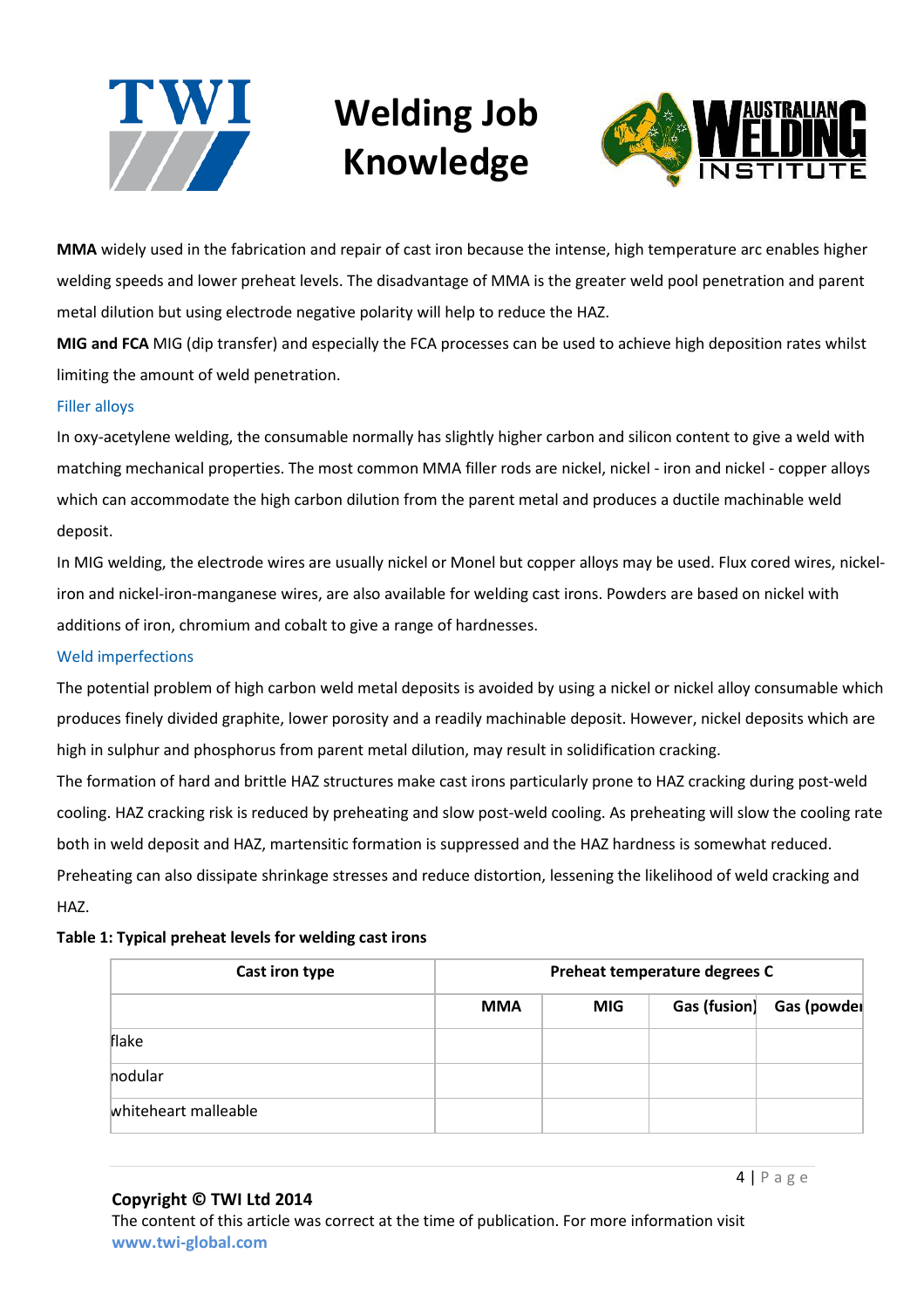



| flake     |  |  |
|-----------|--|--|
| : nodular |  |  |
| malleable |  |  |
|           |  |  |

 $m$  temperature

egrees C if high C core involved.

As cracking may also result from unequal expansion, especially likely during preheating of complex castings or when preheating is localised on large components, preheat should always be applied gradually. Also, the casting should always be allowed to cool slowly to avoid thermal shock.

An alternative technique is 'quench' welding for large castings which would be difficult to preheat. The weld is made by depositing a series of small stringer weld beads at a low heat input to minimise the HAZ. These weld beads are hammer peened whilst hot to relieve shrinkage stresses and the weld area is quenched with an air blast or damp cloth to limit stress build up.

## Repair of castings

Because of the possibility of casting defects and their inherent brittle nature, repairs to cast iron components are frequently required. For small repairs, MMA, oxy-acetylene, braze and powder welding processes can all be used. For larger areas, MMA or powder technique can be used for buttering the edges of the joint followed by MMA or MIG/FCA welding to fill the groove. This is shown schematically in *figure 3*.





Fig.3. Repair of crack in cast iron from one side

#### **a) bridging the crack by weld bead from buttered layers**

## **b) sequence of welding**